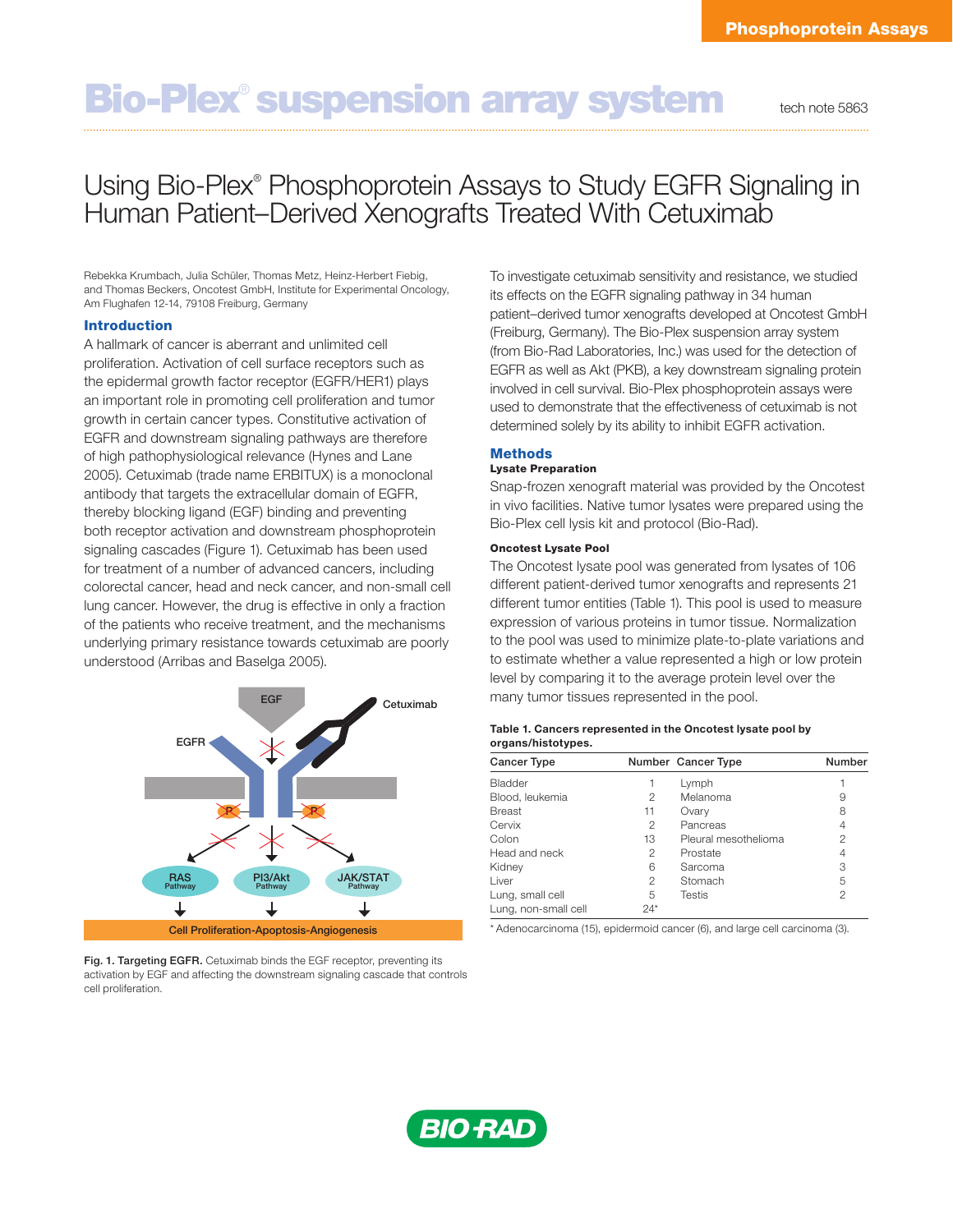#### Xenograft Models

Xenografts were derived from non-small cell lung cancer (LXFA, 8 grafts; LXFE, 3 grafts; LXFL, 3 grafts), colon (CXF, 11 grafts), mammary (MAXF, 2 grafts), gastric (GXF, 1 graft), head and neck (HNXF, 6 grafts) cancers, and melanoma (MEXF, 1 graft).

#### Data Collection and Analysis

To better understand the effect of cetuximab on tumor growth and EGFR signaling, we treated xenograft-bearing nude mice on days 0, 7, and 14 with 30 mg/kg of the drug and measured tumor volumes typically until days 21–30. Levels of total and phosphorylated EGFR and Akt were determined in untreated tumors (control), as well as in tumors at 24, 48, and 72 hr after a single dose of cetuximab (Figure 2).



Fig. 2. Experimental design. Tumor-bearing mice were treated intravenously with 30 mg/kg cetuximab. Tumors were collected for total and phosphoprotein analysis at various times.

The starting sample amount was 12.5 μg of protein per assay point. Akt (Ser<sup>473</sup>) and EGFR (Tyr) phosphoprotein assays and the Akt total target assay were from Bio-Rad. The total EGFR assay was purchased from a third-party vendor and applied with the Bio-Plex buffers (Bio-Rad). All measurements were done in duplicate and only included in this report if the %CV was <20. The Oncotest lysate pool was run as a normalization control at the start and at the end of every plate. Average median fluorescence intensity (MFI) values from the pool were set as 1, and the sample MFIs were normalized against the pool (nMFI) for each plate.

# **Results**

In vivo tumor responses to cetuximab are depicted as a waterfall plot (Figure 3). Tumors with optimal treated to control (T/C) size ratios of ≤35% were considered highly responsive to cetuximab and those with T/C values >35% as weakly sensitive/resistant. Total EGFR expression and activation status in untreated tumors are shown in Figure 3A.



Fig. 3. EGFR and Akt activation status and in vivo response to cetuximab. The bars of the waterfall plots represent the in vivo efficacy of cetuximab treatment at reducing tumor growth expressed as the optimal treated to control tumor size ratio (T/C) in the individual tumor models. A, Total ( $\blacktriangle$ ,  $\blacktriangle$ ) and phosphorylated  $(\blacksquare, -)$  EGFR proteins; **B**, Total ( $\blacktriangle$ ) and phosphorylated ( $\blacksquare$ ) Akt protein. Total and phosphorylated EGFR and Akt levels were quantitated in untreated tumors using the Bio-Plex suspension array system. MFI values were normalized to the Oncotest lysate pool. An MFI value of 1 indicates the same level of expression/<br>activation of protein in the tumor xenograft and in the Oncotest lysate pool.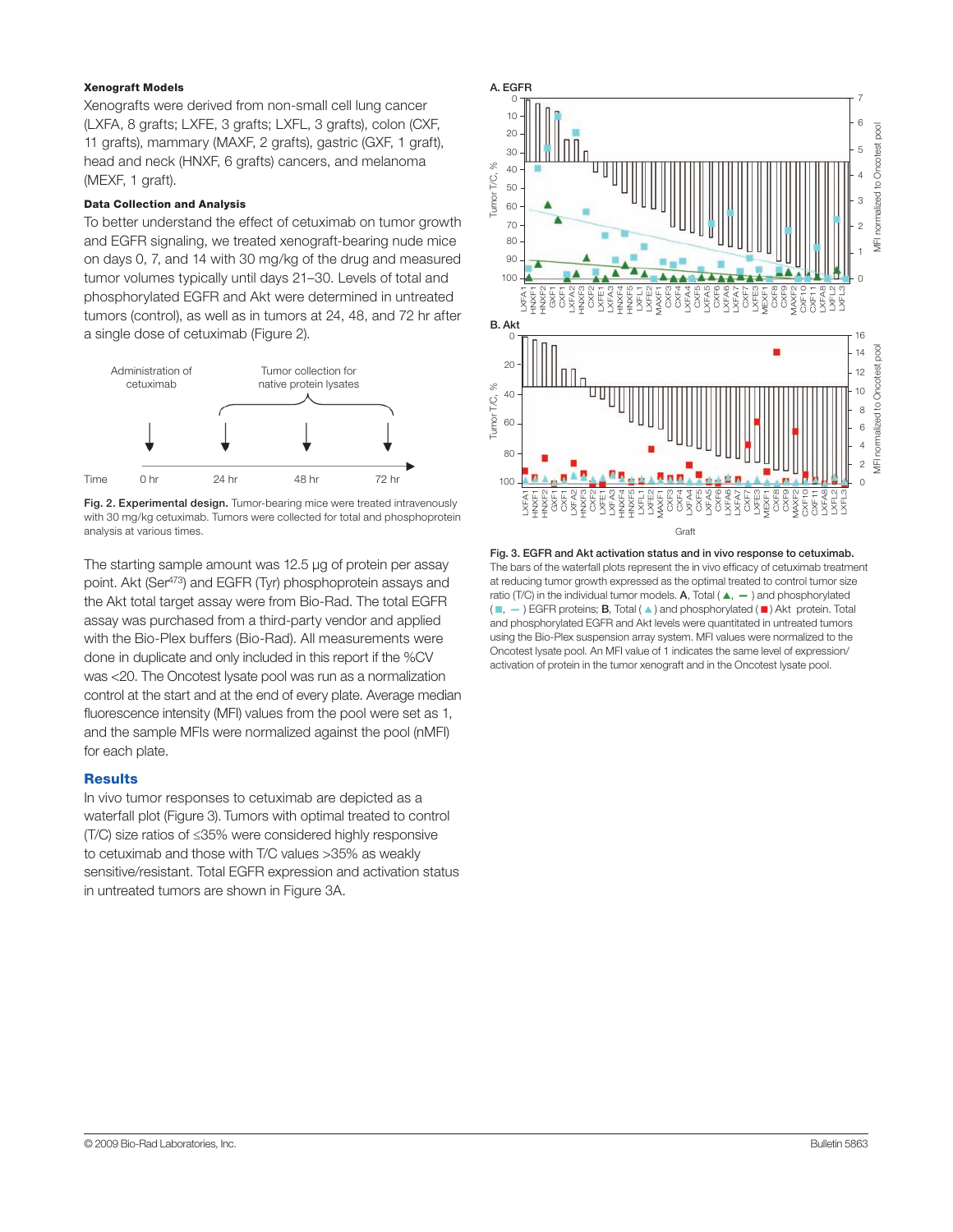The data show that in selected tumors, high levels of expression and activation of EGFR correlate with a high response to cetuximab treatment as would be expected (HNXF2, GXF1).This indicates that growth of these tumors is driven by high levels of EGFR pathway activation. However, some tumors had relatively high levels of phosphorylated EGFR (LXFA5), but did not respond to cetuximab treatment. Analysis of EGFR activation in treated tumors indicates that cetuximab is effective at inhibiting EGFR activation both in tumors that are responsive and in tumors that are not responsive (Figure 4). Therefore, growth of unresponsive tumors may be driven by signaling pathways independent of EGFR activation.

Expression and activation of Akt (PKB) was also measured. Figure 3B shows the levels of Akt expression and phosphorylation in control xenografts in relation to cetuximab's in vivo efficacy. Total Akt protein was expressed at similar levels across the panel of tumors, but activation levels varied. Xenograft models with highly active Akt signaling were among those that did not respond well to cetuximab treatment (LXFE3, CXF8, MAXF2).



Fig. 4. Time course of EGFR phosphorylation following cetuximab treatment in selected tumors. No bar means the value of EGFR was below the limit of

### Discussion and Conclusions

This study on the effect of cetuximab on EGFR signaling shows that using the Oncotest lysate pool as a control makes it possible to rate the activation and expression status of biologically relevant proteins. Comparing to the average of 106 different tumors with 21 different histologies allowed identification of tumors with a broad range of EGFR/Akt activation levels.

The data show that high expression and activation of EGFR is more frequently observed in cetuximab-responsive tumors, whereas very high levels of Akt activation are found in cetuximab-unresponsive tumors. Reduction of phosphorylated EGFR by cetuximab treatment does not distinguish cetuximab-sensitive from cetuximab-resistant tumors.

Thus, Bio-Plex phosphoprotein assays, in combination with Oncotest's patient-derived tumor xenograft lysates, can be used by researchers to probe deeper into the mechanisms of cancer therapeutics. These tools can help clinicians understand why even the best available treatments lack efficacy in some patients.

#### References

Arribas J and Baselga J (2005). Who will benefit from treatment against EGFR? Lancet Oncol 6, 257–258.

Hynes NE and Lane HA (2005). ERBB receptors and cancer: the complexity of targeted inhibitors. Nat Rev Cancer 5, 341–354.

ERBITUX is a trademark of ImClone Systems.

Information in this tech note was current as of the date of writing (2009) and not necessarily the date this version (rev A, 2009) was published.